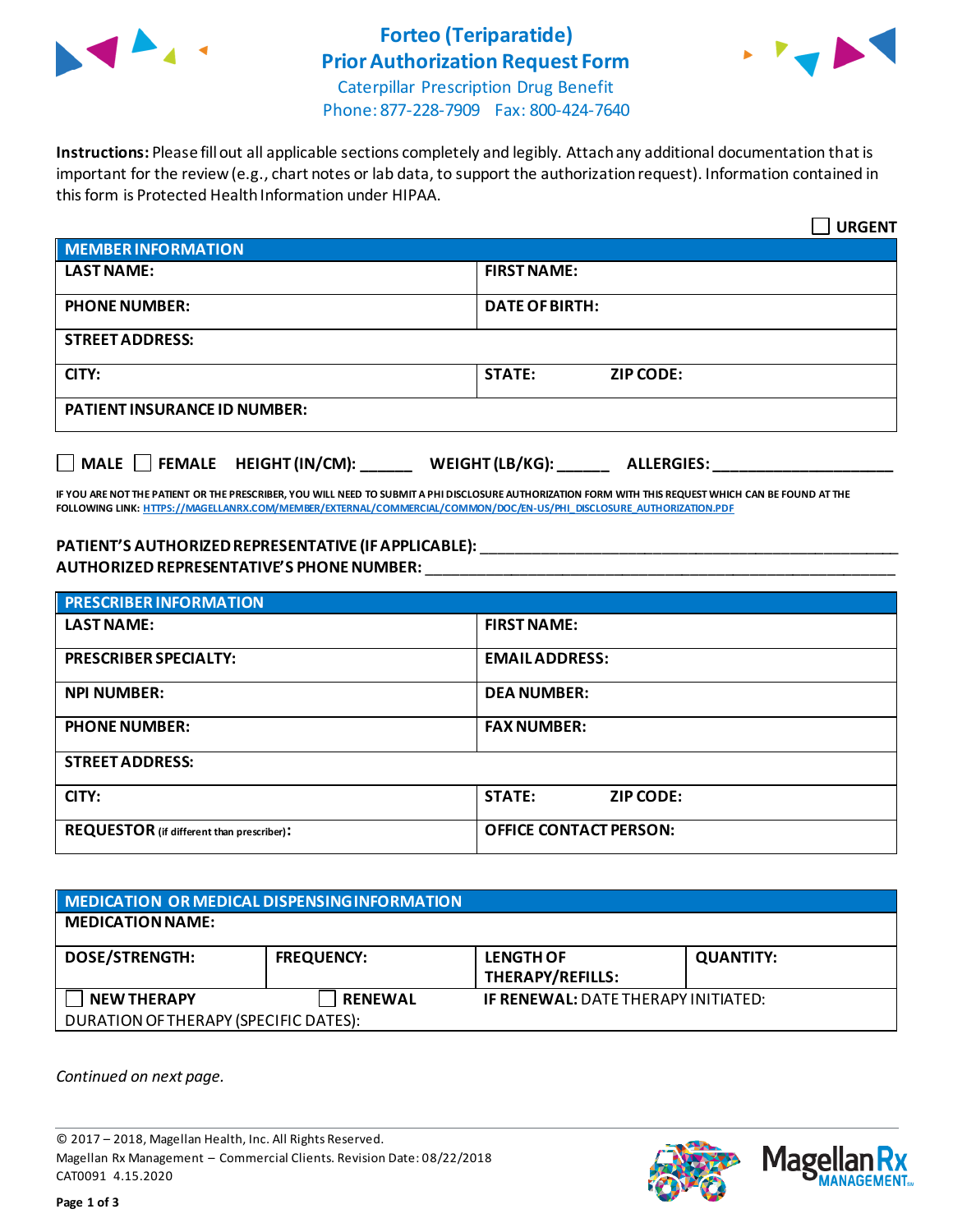

# **Forteo (Teriparatide) Prior Authorization Request Form**



Caterpillar Prescription Drug Benefit Phone: 877-228-7909 Fax: 800-424-7640

| <b>MEMBER'S LAST NAME:</b>                                                                                                                                                                                                                                                                                                                                                                                                                                                                                                                                                                                                                                                                                                                                                                                                                                                                                                                                                                                                                                                    | <b>MEMBER'S FIRST NAME:</b>                                                                     |                                                       |  |  |
|-------------------------------------------------------------------------------------------------------------------------------------------------------------------------------------------------------------------------------------------------------------------------------------------------------------------------------------------------------------------------------------------------------------------------------------------------------------------------------------------------------------------------------------------------------------------------------------------------------------------------------------------------------------------------------------------------------------------------------------------------------------------------------------------------------------------------------------------------------------------------------------------------------------------------------------------------------------------------------------------------------------------------------------------------------------------------------|-------------------------------------------------------------------------------------------------|-------------------------------------------------------|--|--|
| 1. HAS THE PATIENT TRIED ANY OTHER MEDICATIONS FOR THIS CONDITION?<br>YES (if yes, complete below)<br>INO                                                                                                                                                                                                                                                                                                                                                                                                                                                                                                                                                                                                                                                                                                                                                                                                                                                                                                                                                                     |                                                                                                 |                                                       |  |  |
| <b>MEDICATION/THERAPY (SPECIFY</b><br>DRUG NAME AND DOSAGE):                                                                                                                                                                                                                                                                                                                                                                                                                                                                                                                                                                                                                                                                                                                                                                                                                                                                                                                                                                                                                  | <b>DURATION OF THERAPY (SPECIFY</b><br>DATES):                                                  | <b>RESPONSE/REASON FOR</b><br><b>FAILURE/ALLERGY:</b> |  |  |
| <b>2. LIST DIAGNOSES:</b>                                                                                                                                                                                                                                                                                                                                                                                                                                                                                                                                                                                                                                                                                                                                                                                                                                                                                                                                                                                                                                                     |                                                                                                 | ICD-10:                                               |  |  |
| $\Box$ Osteoporosis associated with systemic glucocorticoid therapy<br>$\Box$ Osteoporosis in a male (idiopathic or hypogonadal)<br>$\Box$ Osteoporosis in a postmenopausal female<br>□ Other Diagnosis ICD-10 Code(s):                                                                                                                                                                                                                                                                                                                                                                                                                                                                                                                                                                                                                                                                                                                                                                                                                                                       |                                                                                                 |                                                       |  |  |
| PRIOR AUTHORIZATION.                                                                                                                                                                                                                                                                                                                                                                                                                                                                                                                                                                                                                                                                                                                                                                                                                                                                                                                                                                                                                                                          | 3. REQUIRED CLINICAL INFORMATION: PLEASE PROVIDE ALL RELEVANT CLINICAL INFORMATION TO SUPPORT A |                                                       |  |  |
| Has the patient had previous treatment with Tymlos (abaloparatide)? $\Box$ Yes $\Box$ No<br>Has the patient ever been treated w ith a bisphosphonate? $\Box$ Yes $\Box$ No<br>If "No" to the above question, does the patient have reflux/GERD or severe renal disease, as defined by a<br>creatinine clearance (CrCl) < 35 mL/min?* $\Box$ Yes $\Box$ No<br>*Please provide documentation<br>Has the patient failed (please note that intolerance is not considered a treatment failure) previous treat ment with<br>at least one bisphosphonate (i.e., alendronate [Fosamax], Actonel, ibandronate [Boniva], or zoledronic acid<br>[Reclast])? $\Box$ Yes $\Box$ No<br>Select if the patient has experienced treatment failure with bisphosphonate therapy, as defined by the following:*<br>$\Box$ A decline in bone mineral density in g/cm2 of $\geq$ 3% in the spine and/or hip while on bisphosphonate therapy<br>$\Box$ A fracture while being treated with bisphosphonate therapy (fracture must have occurred in the past 3 years)<br>*Please provide documentation |                                                                                                 |                                                       |  |  |
| Has the patient been intolerant to previous treatment with at least one bisphosphonate (i.e., alendronate<br>[Fosamax], Actonel, ibandronate [Boniva], or zoledronic acid [Reclast])*? □ Yes □ No<br>*Please provide documentation                                                                                                                                                                                                                                                                                                                                                                                                                                                                                                                                                                                                                                                                                                                                                                                                                                            |                                                                                                 |                                                       |  |  |
| Are there any other comments, diagnoses, symptoms, medications tried or failed, and/or any other information the<br>physician feels is important to this review?                                                                                                                                                                                                                                                                                                                                                                                                                                                                                                                                                                                                                                                                                                                                                                                                                                                                                                              |                                                                                                 |                                                       |  |  |
| Please note: Not all drugs/diagnosis are covered on all plans. This request may be denied unless all required<br>information is received.                                                                                                                                                                                                                                                                                                                                                                                                                                                                                                                                                                                                                                                                                                                                                                                                                                                                                                                                     |                                                                                                 |                                                       |  |  |

© 2017 – 2018, Magellan Health, Inc. All Rights Reserved. Magellan Rx Management – Commercial Clients. Revision Date: 08/22/2018 CAT0091 4.15.2020